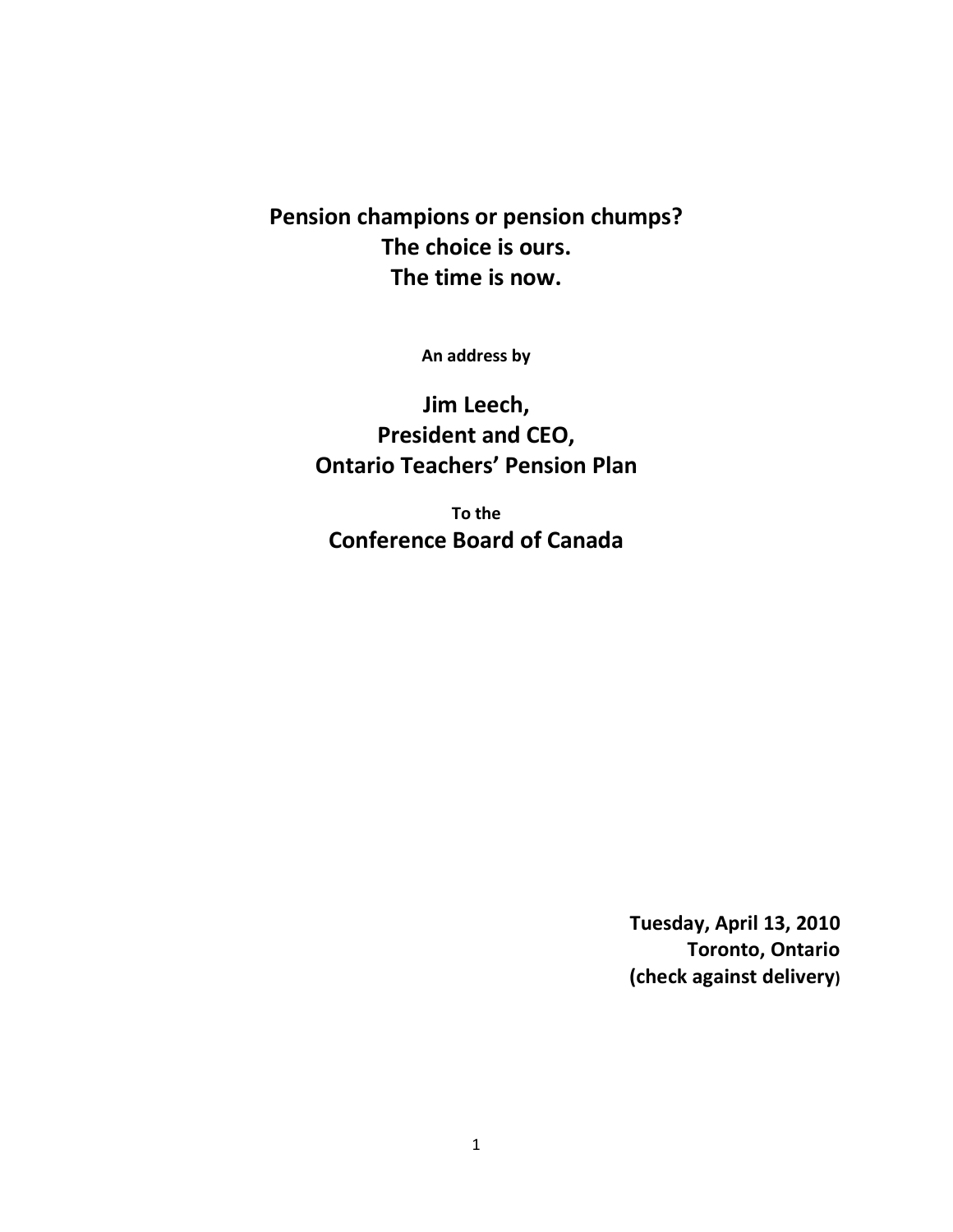Thank you, [xxx], and good morning, everyone.

As a nation, we in Canada have led the world in healthcare, free trade and energy distribution. Now it"s time for our generation to lead the world once again … this time in pension funding and retirement financing. Doing so will only follow considerable debate, discussion and of course, differences of opinion. But that is how good decisions are made and consensus is reached ... It's how the public is educated and engaged. And it"s up to us, as pension professionals and industry leaders, to lead the discussion and engage this issue"s stakeholders.

A very public debate has already emerged, as we all know. And it is a two-pronged debate, addressing pension coverage for Canadians on the one hand ….. and funding sustainability on the other …. The subtexts of retirement security, pension affordability, realistic contribution and benefit levels, social responsibility, and retirement ages echo through both.

That is why I am so glad to join you this morning for this timely and important pension summit.

I'm going to talk to you today about the pension debate in the context of two main issues:

- First, I"ll look at today"s pension reality. and
- Second, I will discuss the increasingly important role of pensions in the economy and Canada"s leadership within that framework

First, the pension reality.

As everyone in this room knows, pension plans come in two basic flavours: Defined Benefit, or DB, and Defined Contribution, or DC. The Teachers' plan is a Defined *Benefit* plan. That means pensions are based on a formula of service and age. The pension benefit is *predetermined,* is not contingent on investment performance and is an obligation of the sponsor  $-$  or in Teachers' case, sponsors.

Benefits under Defined Contribution plans, on the other hand, depend entirely on the market value of the funds in a person"s account at the time of retirement. They work exactly the same way as an RRSP. The day you retire, you open the box to see how much money you have to live on for the rest of your life. If markets have been bad, your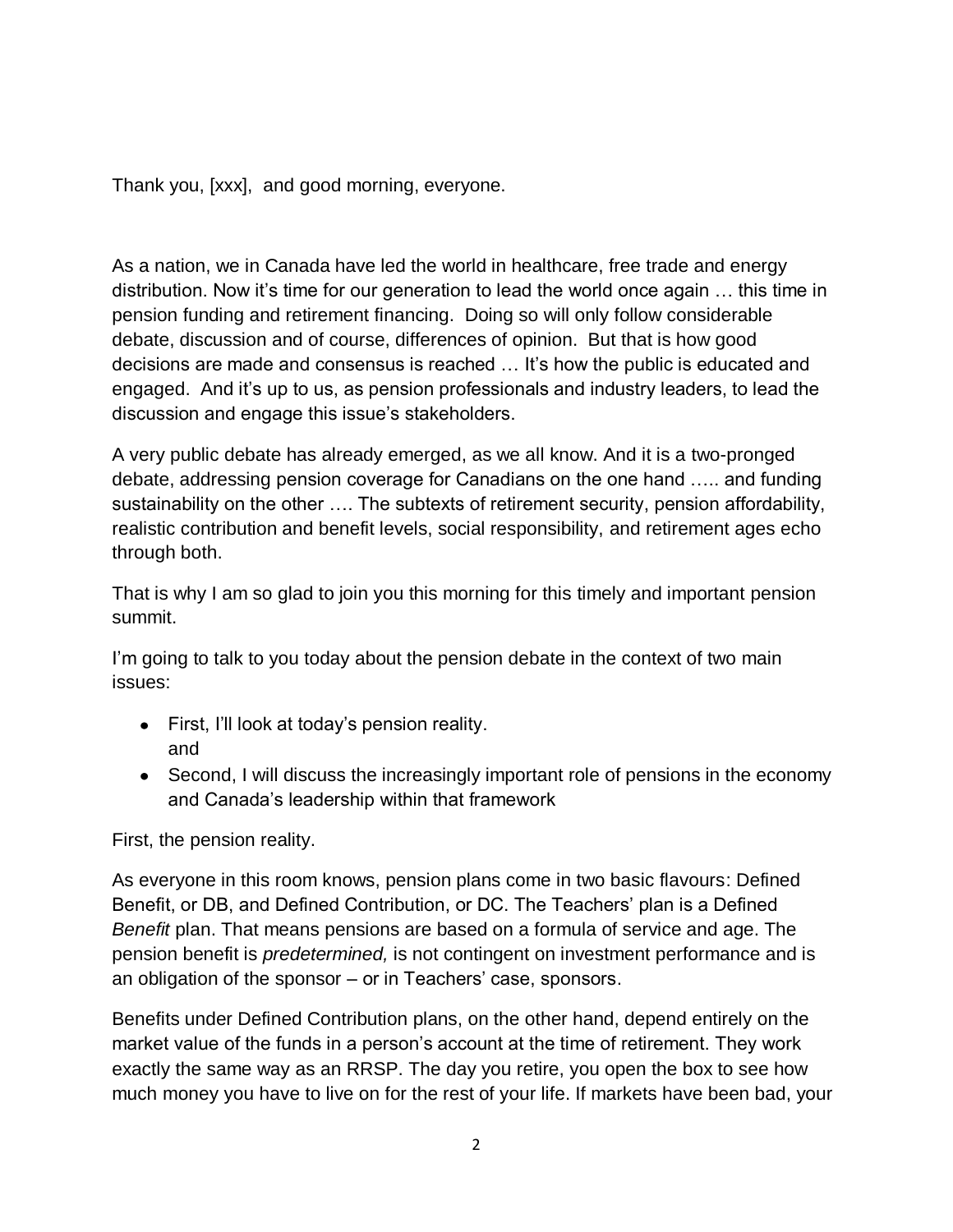retirement lifestyle will be less than if markets have been booming. We all can name friends who have had to postpone their retirement because their savings were ravaged by the recession – in other words, they no longer have enough "gold" for the "golden years".

Now. let me give you a snapshot of our membership at Teachers", because we are at the leading edge of the demographic wave - we reflect the reality of a graying Canada.

As you may have seen in the media coverage of our annual results last week, Teachers" is what is considered a "mature pension plan." That is to say we have a declining number of active members *contributing* to the fund compared to the number of members who are *collecting* pensions from the fund. We currently have a 1.5-to-1 ratio of active-to-retired members and are moving towards a 1.2-to-1 ratio over the next decade or so. To put that into perspective, that ratio was 10-to-1 in 1970.

Our maturity affects our risk tolerance. We simply do not have enough active members among whom to share material losses should they occur, so we have only a 40% equity allocation, for example.

We have 289,000 members, including 114,000 pensioners and 175,000 working members. And let me stress the fact that our individual members contribute an average of 11% of their salary annually to the plan. That is matched by the government bringing their total saving for retirement to 22% of salary. That ranks pretty well against David Dodge"s study released last month.

We administer one of Canada"s largest annual payrolls, at \$4.4 billion. We receive \$2.7 billion in contributions annually. That's a considerable gap, I'm sure you'll agree .. and it means that the first \$2 billion we earn every year is automatically earmarked for paying the difference between what is *contributed* and what is *distributed*.

The average age for our new retirees today is 58. Each will have worked about 26 years at retirement. They are expected to receive their pension for 30 years, and a survivor pension may be paid for an additional five years. The average starting pension last year was \$42,900. And as I said, it is a Defined Benefit. It is jointly sponsored by the Ontario Teachers" Federation and the Ontario government. Together they determine contribution rates and benefit levels.

Let"s take a look now at some pension history in Canada.

Pension plans - public and private – were devised when "retirement longevity" was an oxymoron. Pensions were meant to bridge the gap between work cessation and death … a short distance, given life expectancies at the time. According to demographer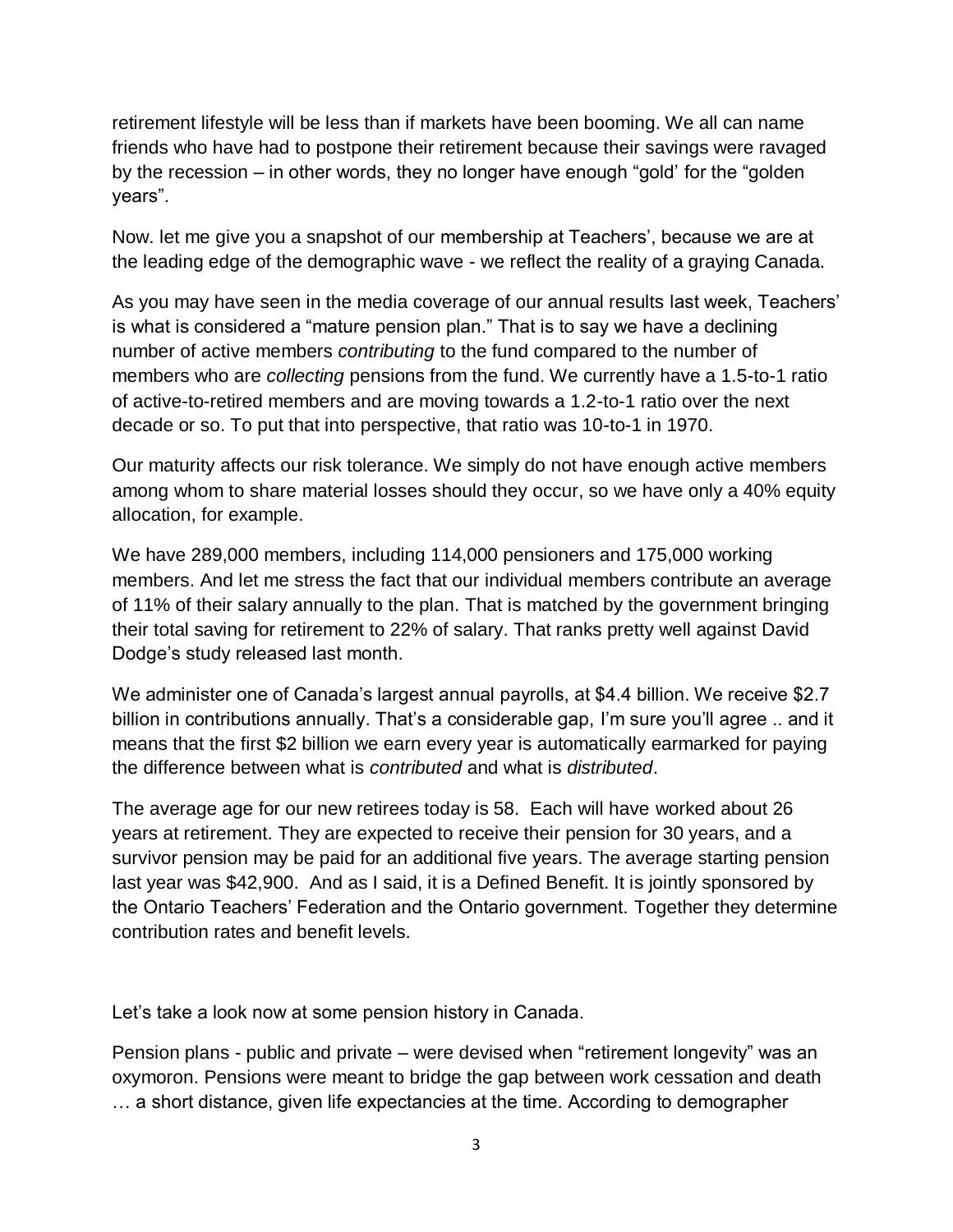David Foote, Canada chose a retirement age of 70 in the 1920s, when the life expectancy was 61. Understand what they had in mind: on average, you would be dead nine years before you started to receive any pension!! In 1951, a means-tested pension was made available at age 65 … when average life expectancy was 68 and a half. The Canada Pension Plan was introduced in 1966; life expectancy then was 72.

That was then. Today"s life expectancy rates are very different. According to Statistics Canada"s latest data, life expectancy at birth in 2007 was an average 80.7 years, with an *additional nearly 20 years for those who make it to 65*. Let me say that again slowly. If you were born in 2007 and you have not died before you are age 65, then more than half of you will live to over 100 years of age.

In our case at Teachers', we now have 2,300 pensioners in our membership who are over the age of 90. And that includes 93 who are over *100* years of age … our oldest collecting member recently celebrated her  $107<sup>th</sup>$  birthday. We jokingly call ourselves the Century Club. …. But in all seriousness, it highlights the issues of benefit sustainability and intergenerational equity – making sure that pension funds are there for today"s young people … and those who haven"t even been born yet ,,, when they retire.

Given that our liabilities are growing faster than our assets, our sponsors have been faced with making the decisions that shortfalls demand. They can:

- reduce benefits, or
- raise contribution rates, or
- $\bullet$  both.

Surpluses are happier decisions – increase benefits or reduce contribution rates.

Our sponsors" recent adoption of Conditional Inflation Protection was a step in the right direction. It creates somewhat of a Defined Benefit-Defined Contribution hybrid: inflation protection is guaranteed to 50% – a DB concept. But inflation protection *above* 50% is conditional on the financial wherewithal of the fund – sounds like a DC concept to me… Because we are at the front end of the pension maturity curve, our sponsors have had to make some difficult decisions sooner than some other plans. But they are the right decisions, made in our members' best interest.

For example, they have established a Sustainability Work Group, with representatives from the Ontario Teachers' Federation, the Ontario Government, and our own management team. I emphasize that Teachers' is not in any short term financial crunch. We have close to \$100 billion in assets and can pay pensions for decades without any changes. But our sponsors are committed to dealing with the issue of recurring shortfalls because what these shortfalls are telling us is that we likely need a small course correction today that will translate into a large difference some 70 years from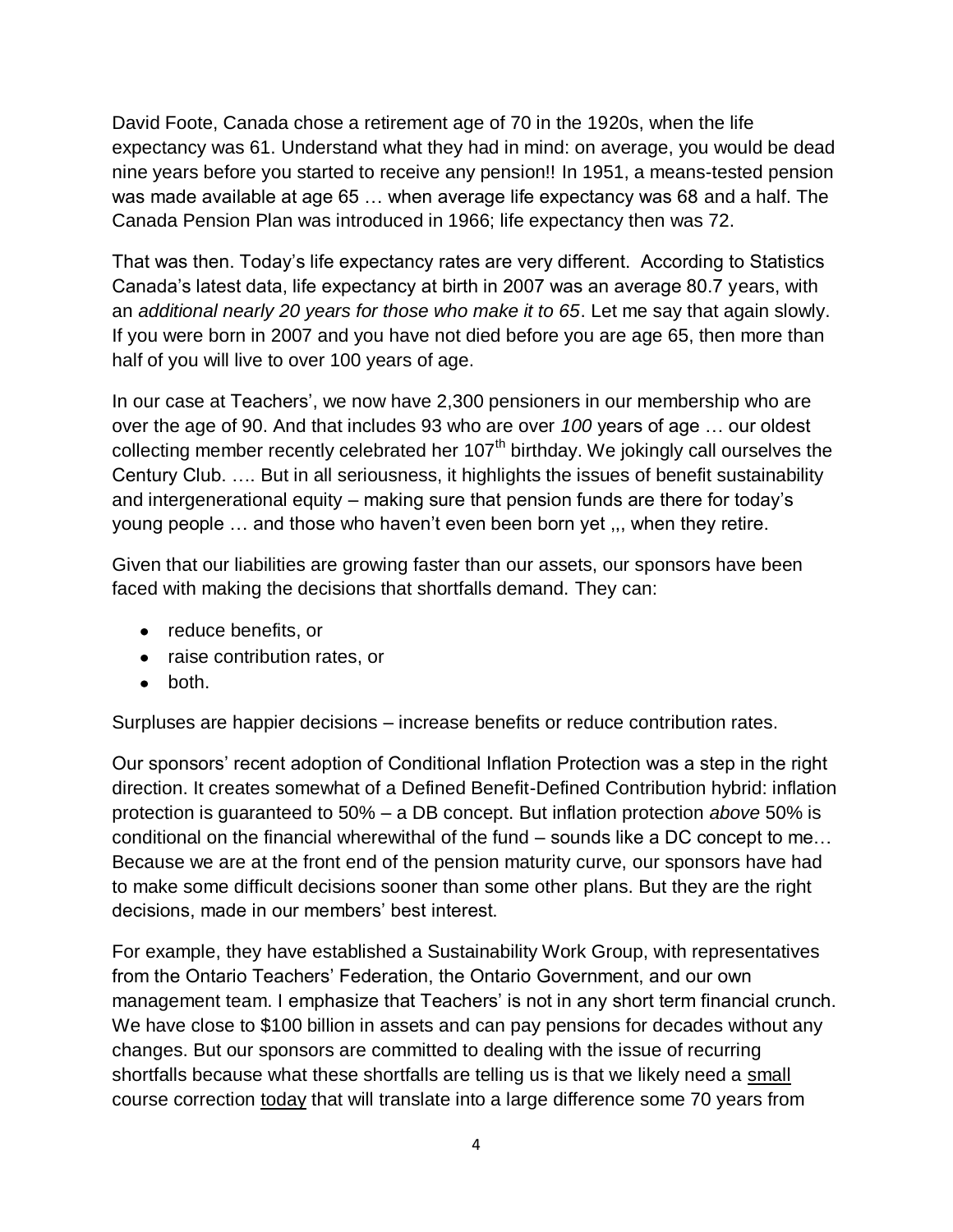now. Together, they are considering all such possible course corrections for the plan to safeguard its long-term viability and affordability. They will report with an action plan by this summer.

Their task is not an easy one. They are looking for solutions in an environment that is very different from the 1990s and early 2000s – when markets were flourishing and their potential seemed limitless. But as we have learned in recent years, concepts of unlimited growth are illusory. Markets crash, taking growth with them. Witness 2008: three years of good growth was erased from our fund.

I am confident that our sponsors will continue to make the right decisions on our members' behalf. As such, I am not as concerned for our members as I am for the 75% of the Canadian private sector workforce reported to have *no* employment-based pension plans whatsoever. And RRSPs have not proven to be the solution – average RRSP balances are woefully short of the levels they need to be in order to fund retirement.

Former Bank of Canada Chairman David Dodge and his co-authors sounded similar alarm bells earlier this year. As they state in their paper:

"The longer the post-retirement period, and the fewer earning years over which savings accumulate, the higher the fraction of earnings that must be saved."

Not exactly a revolutionary mathematical concept and yet it seems to have caught people by surprise!

They go on to say that Canadians generally must decide to save *more* or save *longer*, or both, and on the other side of the ledger, decide to accept less, if they do not.

Dodge"s assumptions were based on 30 to 37 contributing years. Thanks to that alliterative – if unrealistic – slogan, Freedom 55, and the reality of increasing longevity, many Canadians hope to be retired considerably longer than they worked. As a society, we need to re-set those expectations ... and figure out how to convert ourselves from a credit-hungry culture to a savings-savvy culture that can afford its retirement.

Dodge suggested that Canadians needed to save between 10% and 21% of their income annually to reach an acceptable income replacement target - remember, I said that teachers are saving 22% because they are required to, whereas only a handful of Canadians are availing themselves of the 18% limit under their RRSPs.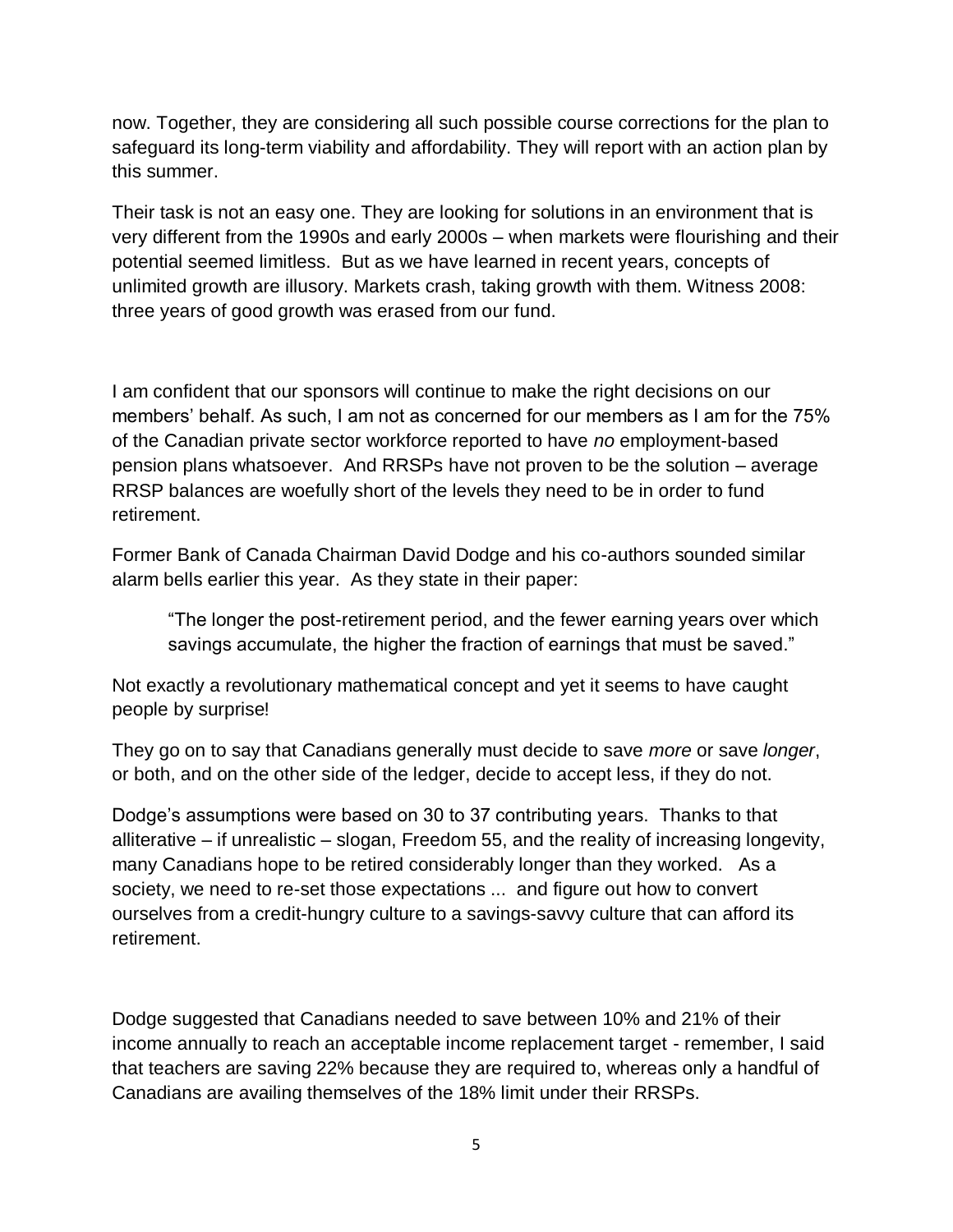Let me return for a moment to the DB-DC debate and sound a word of caution: And that is that we must not allow "pension envy" to define that debate. There is a danger that this could happen, however, as the private sector increasingly moves toward Defined *Contribution* plans - and *away* from the Defined *Benefit* model - saying it is unaffordable.

It isn"t that the DB model is *unaffordable* per se. It is that the DB model has been *made* unaffordable for plan sponsors by:

- Short-sighted tax rules and court decisions that have effectively prevented sponsors from saving enough in good times to offset losses in bad times, and
- Weak-kneed managements who, out of expediency, promised unrealistic levels of future benefits in order to dampen salary demands. Their strategy was to show good results today by pushing costs off to the next generation of managers – but the future has now arrived and pensioners are lined up for those promised benefits.

The truth is that DB Plans are far better vehicles for pension saving from both a security and a cost basis for both employees and sponsors.

A report by the US National Institute on Retirement Security finds that saving in a defined benefit pension plan can deliver the same level of retirement income at almost *half* the cost of a defined contribution scheme.

It says the overall cost to employers and their workers was 45% lower for DB plans than it was for Defined Contribution plans. There are four main reasons for this:

- $\bullet$  Individuals in a DC Plan must plan to live a long life out to the maximum on the actuarial table as you don"t want to run out of money part way through your retirement! Because individuals can"t pool longevity risk, they are forced to accumulate more in their DC plan than would be necessary to fund an equivalent DB plan, which can plan based on actuarial averages. DB Plans avoid the "oversaving" problem by pooling longevity risks of large numbers of individuals.
- Because DB plans are ageless, they can perpetually maintain an optimally balanced investment portfolio. Individuals, on the other hand, must downshift dramatically in order to lower their risk/return allocation as they age. Transaction costs of such rebalancing are very high.
- By pooling their savings in a DB Plan, the participants can afford to engage professional investment advisors – something that the average worker with a DC Plan or RRSP cannot afford. When I compare the returns I have realized in my own self-managed RRSP with those of Teachers', I know I could use some expert advice.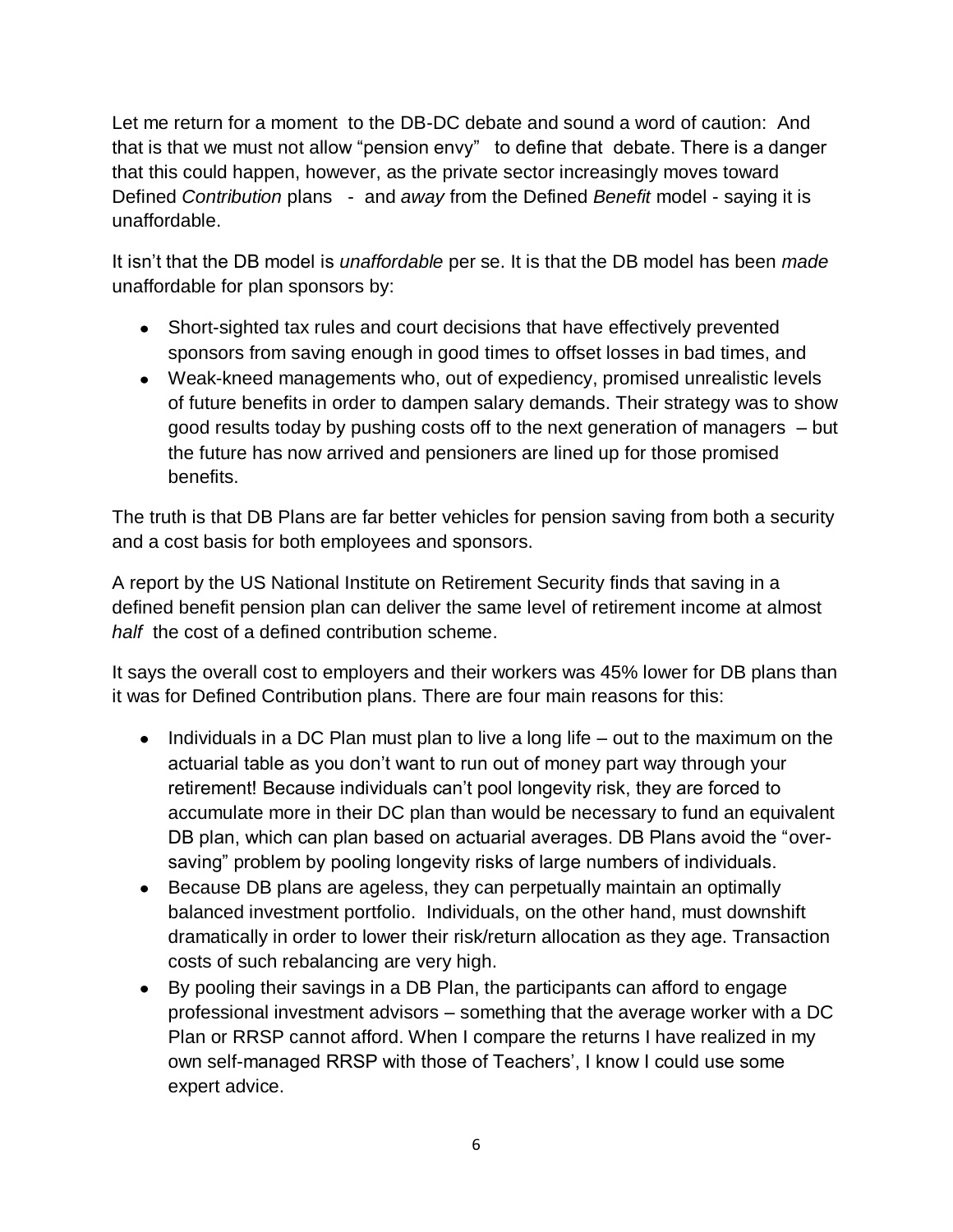Costs – DC Plans and RRSPs are usually invested in retail products that carry large administrative fees – sometimes as high as 2% per annum. Contrast that with the cost at Teachers' of only 15 basis points. The extra 1.85% over a working lifetime is a huge cost - amounting to just under 40% of the total funds you could have for your retirement.

As we said in our submission to Ontario"s Arthurs Commission on pension reform: The social costs that the private sector"s shift to defined contribution plans will impose in the future have not been widely acknowledged. Members of such plans may retire with inadequate retirement incomes. Their combined individual defined contribution shortfalls will likely dwarf the valuation shortfalls of defined benefit plans, possibly imposing obligations on future governments (read: taxpayers) for further retirement income assistance.

We also told the Arthurs Commission that defined benefits have only become more expensive because our legislators have made them so …. with arcane rules and regulations and inflexible structures.

Given the funding challenges that we face, and the retirement financing role we play in this country, we need our elected officials to do what they can to ensure we can compete on a level playing field. I must say that we at Teachers' were pleased to see the Ontario Government signaling in its recent budget that it plans to deal with two other outdated rules:

- the maximum 30% ownership rule, and
- the requirement for jointly sponsored pension plans to fund under the solvency test.

It is noteworthy that the Arthurs Commission recommended both of these rules be dropped. They recognized that they harm our competitiveness, add extra costs and serve only obsolete policy considerations.

In the case of the 30% rule, for example a US or German or Asian pension fund could come into Canada and buy 100% of a local corporation …. But because of this outdated rule, we have to either bow out of the race, or construct costly, complex, timeconsuming structures that eat into our rate of return. This is not a theory. This is a day to day reality that does nothing but cost teachers and taxpayers money.

And by the way, the 30% rule dates back to the 1932 Canadian and British Insurance Companies Act …. 1932, when male life expectancy was 60 and pension plans were "dumb money" invested passively in government bonds……… Times change. So should the rules.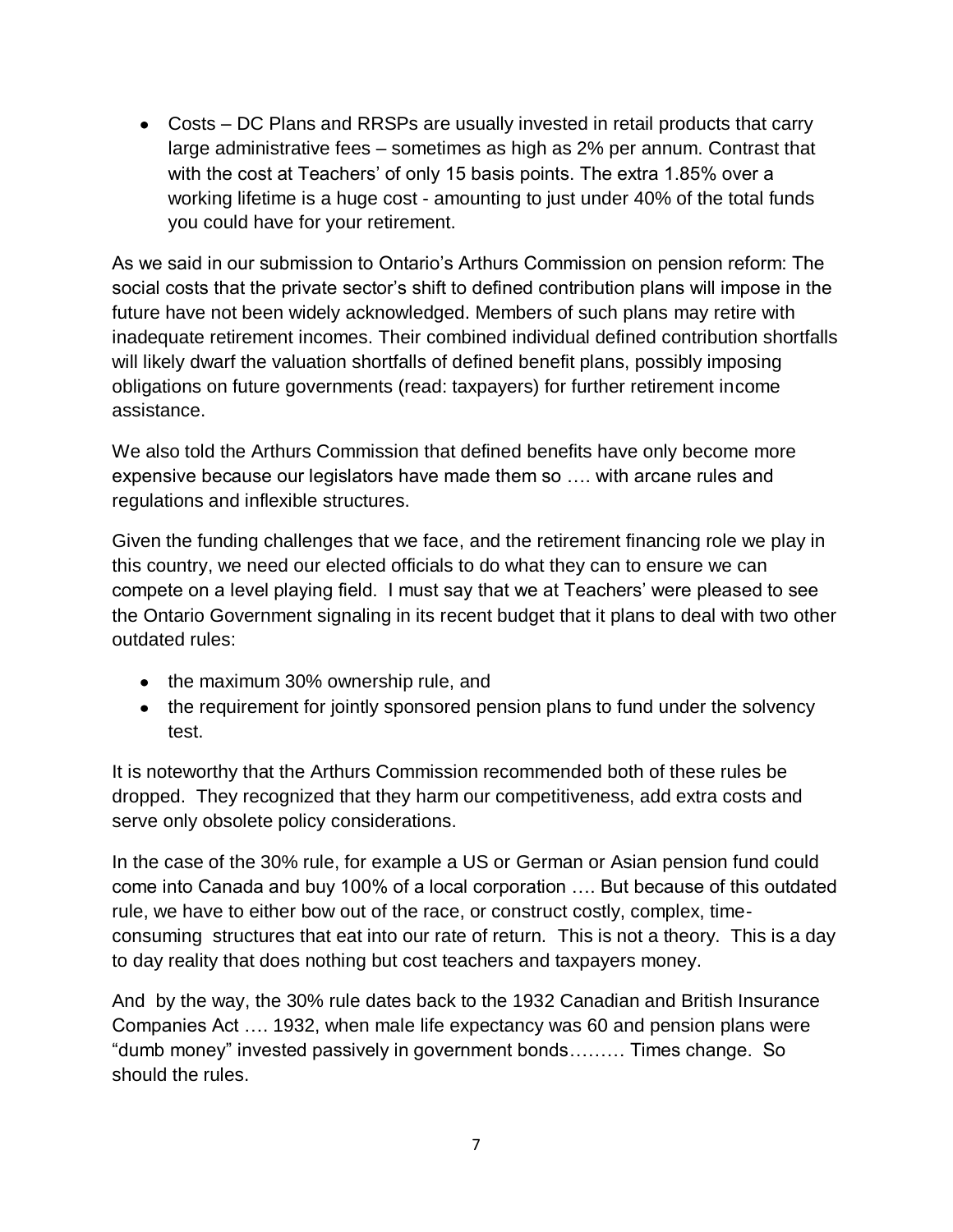So, we as a society are in a pickle: Defined *Benefit* plans are being terminated and replaced by Defined *Contribution* plans which are inadequate.

But a wholesale shift from pure DC to pure DB is not necessarily a panacea, either.

It's time for a new model. For a hybrid model.

The recent market chaos should be a wake-up call to everyone – companies, governments and citizens – that our current pension system needs to be overhauled. As a society, we cannot afford to ignore the need for progressive pension thinking.

I believe we could take a lesson from the British, the Dutch and some Aussies.

The British acted on the Turner Commission Report in 2001 with major undertakings.

- First, they increased their universal plan to a livable pension.
- Second, they extended workplace pay-as-you-go pensions to all workers.
- And third, they established a national arm"s length pension plan organization.

Similarly, the Dutch also undertook a national overhaul. Their new model is an amalgamation of pension funds, merging smaller and larger funds. This allows the smaller funds to share their investment risk and reap the benefits of alternative asset investments. The Dutch also bought ongoing sustainability by setting guaranteed pensions to a *career-average* compensation level, rather than a top-five-year average level, and without indexation. Employees then can purchase additional credits through a DC overlay should they wish – in other words, a DB-DC hybrid. Brave moves, all.

It is our view at Teachers" that there will never be a better time than *right now* for Canada to undertake similarly visionary pension reform. The economic storm clouds that started in 2007, turned to recession in 2008 and whose impact will be felt for years to come, have made discussions like this possible. Governments, corporations, labour – everyone has seen the damage wrought on so many pensions and other investment accounts.

There was a silver lining to these economic storm clouds and it was two-fold:

First, it brought a halt to those obscene subprime shenanigans south of the border. Too late to stem the rivers of red ink they caused, yes. But a halt nonetheless.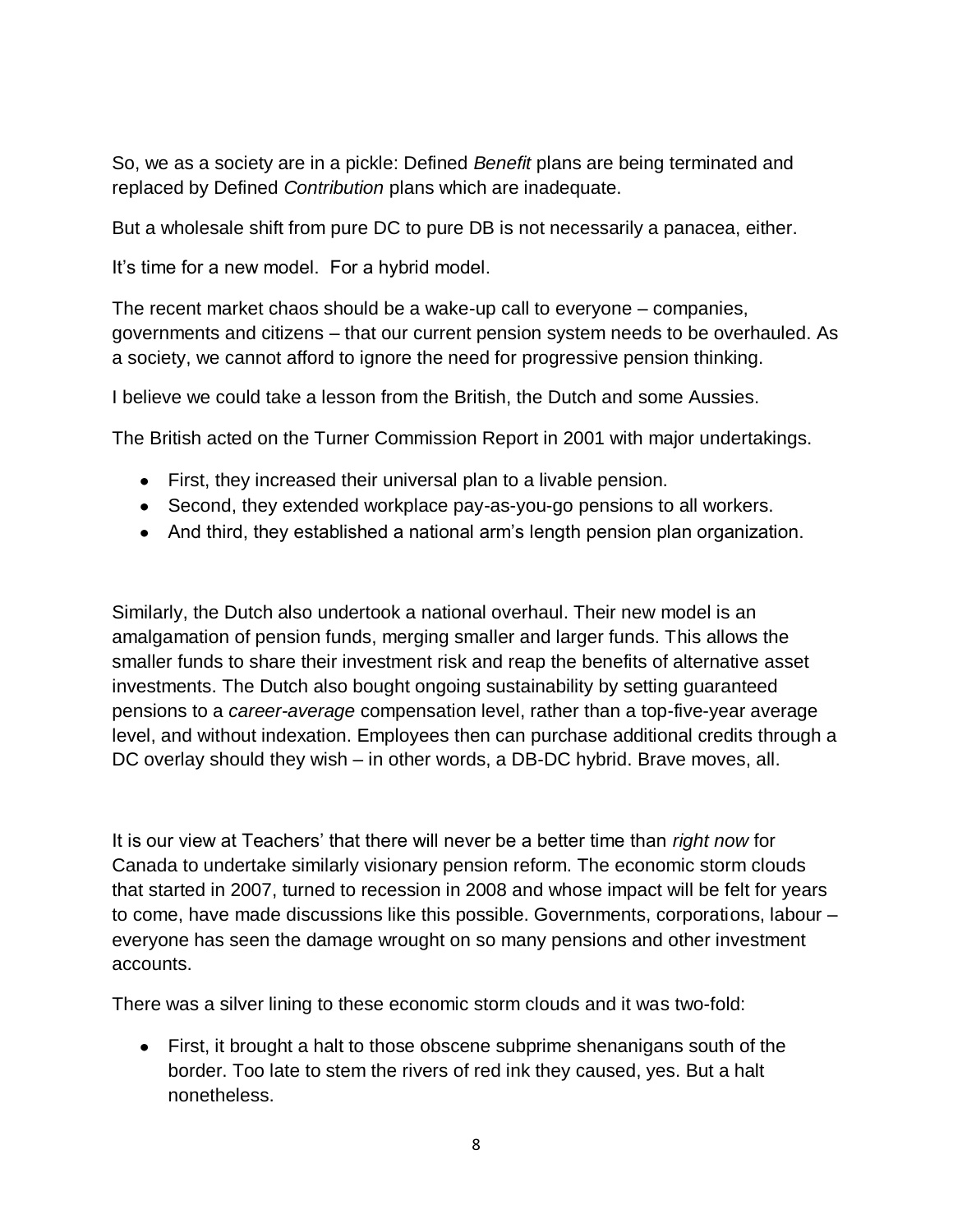Second, they helped move the pension issue to the front pages I mentioned at the outset. They have given rise to a pension debate that is gaining volume and that people are finally listening to. It has taken an economic crisis for people to accept that the concern is a real one. But that"s OK. At least the debate has an engaged audience.

Fortunately, this ubiquitous pension dilemma is attracting the attention of smart people who are keen to find workable solutions. And that brings me to the second point I want to make today, which is the increasingly important role of pensions in the economy and Canada"s leadership within that framework

With all of the attention pensions are currently receiving, comes opportunity. Toronto is home to three of the country's – and indeed the world's - largest and most innovative pension funds … and to Rotman"s International Centre for Pension Management. As the director of this centre, Keith Ambachtsheer is a well-respected expert in the pension funding field. He has put forward a four-step plan to move the Canadian pension system forward, which he published recently, and which was covered in yesterday"s Globe and Mail. In his newsletter he states:

"The research, debate and discussions that have taken place over the course of the last five years have now placed Canada in a position to lead the world in pension system design."

I agree whole-heartedly and firmly believe that Toronto is developing into a world centre of *pension excellence* – where thoughts, ideas and theories such as these and the recent proposals by the Canadian Labour Congress can be raised, refined and incubated … then hatched.

That excellence is being promoted by the Toronto Financial Services Working Group in its Partnership and Action Initiative. It is designed to mobilize Toronto"s financial sector for global advantage, and would see Toronto established as a global hub of retirement financing solutions and risk management, among other financial sector services. I was proud to accept a seat on the Financial Services Leadership Council, which oversees this government/industry initiative.

I sincerely believe that the decision to position Toronto as a retirement financing hub is a brilliant move. Some of our best mathematicians, actuaries, administrators and investment professionals are working in Toronto's pension industry today. The smartest among them challenge each other to get even better. Talent attracts talent and success attracts success. And I believe that the critical mass will continue to grow and attract experts from other countries to come here … and that the Financial Services leadership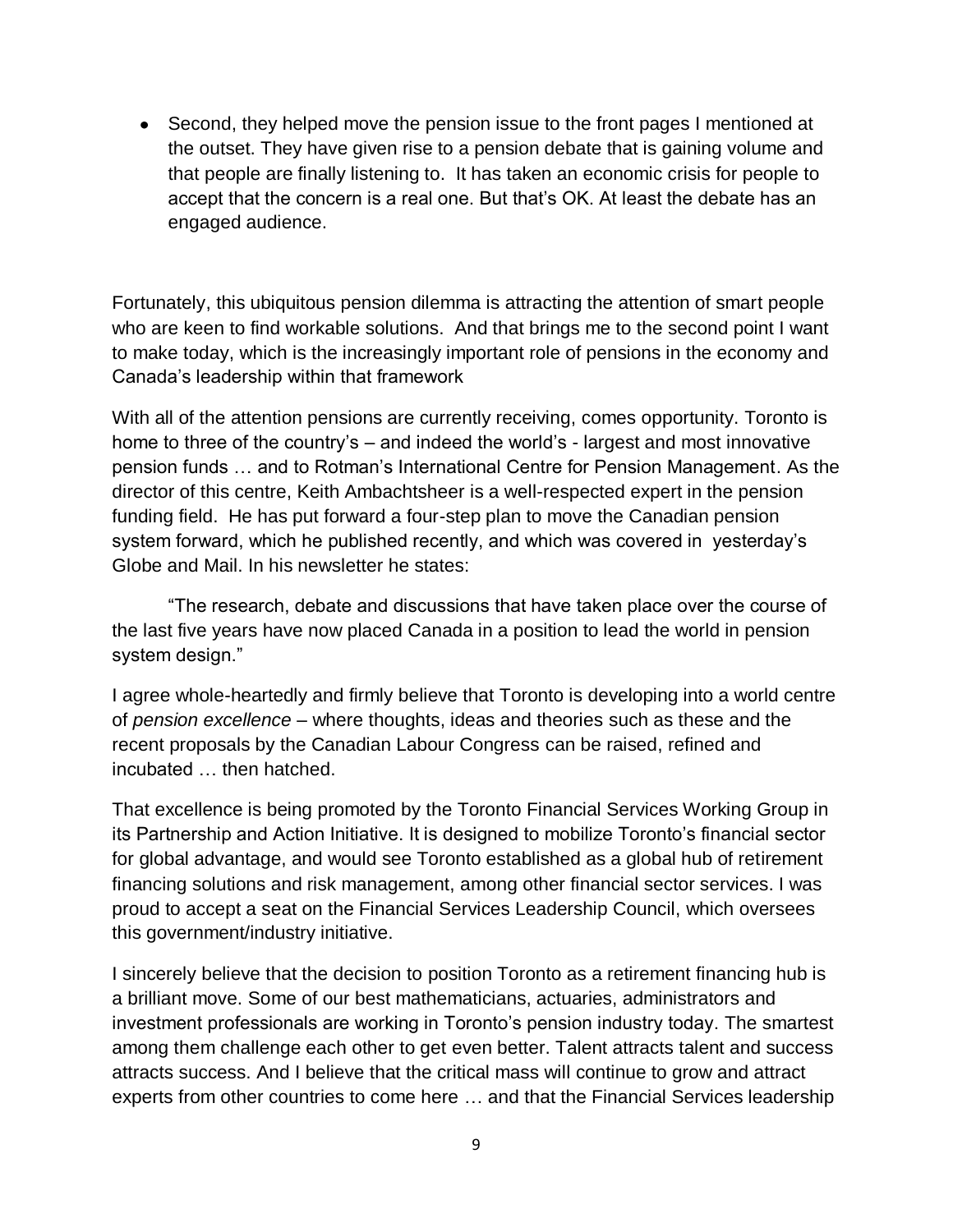Council can play a critical role in that growth. It will help us to cultivate the pension innovation we need and the commitment to deliver it…. In other words, we can create a brain trust.

As I said, Canada's pension funds are well-regarded internationally for their innovation – the same reason they have become such an important force in the investment industry.

And that is why, as gut wrenching as this period in the markets has been, I have to say that I feel fortunate to be where I am. Pension plans now represent a new brand of financial institution –- we have the power to combine a large capital pool with a long term investment horizon, something that is extremely novel today.

We now are looking at the confluence of two major forces: boomers who are retiring ... and are used to getting their way … with the fallout from the worst economic crisis in the lifetime of the majority of Canadians. As such, pension funds offer not just a measure of *market* stability, but a respected voice for pension reform … which could in turn lead to national *retirement* stability.

This situation has been brewing for years. Peter Drucker warned about it in the "60s. He said then that the current generation was postponing chaos for the future generations. And in his book While America Aged, Roger Lowenstein recounts the horror stories of politicians passing the buck (or lack thereof) to future generations.

Canada has done the same.

It is time Canadians stood together and said that trend stops now … people"s retirement years are too precious to be jeopardized. We must awaken society as a whole to the fact that there is simply too much at stake for continued inaction. We need to innovate. We need to save. Industry, academia and elected officials must agree on this and the path to get us there. And Canadians need to understand that they must take responsibility and save more for their futures. But they must have the right incentives to do so.

I agree with Lowenstein when he writes, "changing this pattern will require political courage and also realignment across society." I join him in his calls on business, government and labour to stop behaving like credit card junkies who can charge the bill to our kids and their kids … and work together instead to craft the best possible pension solution for all parties and all ages.